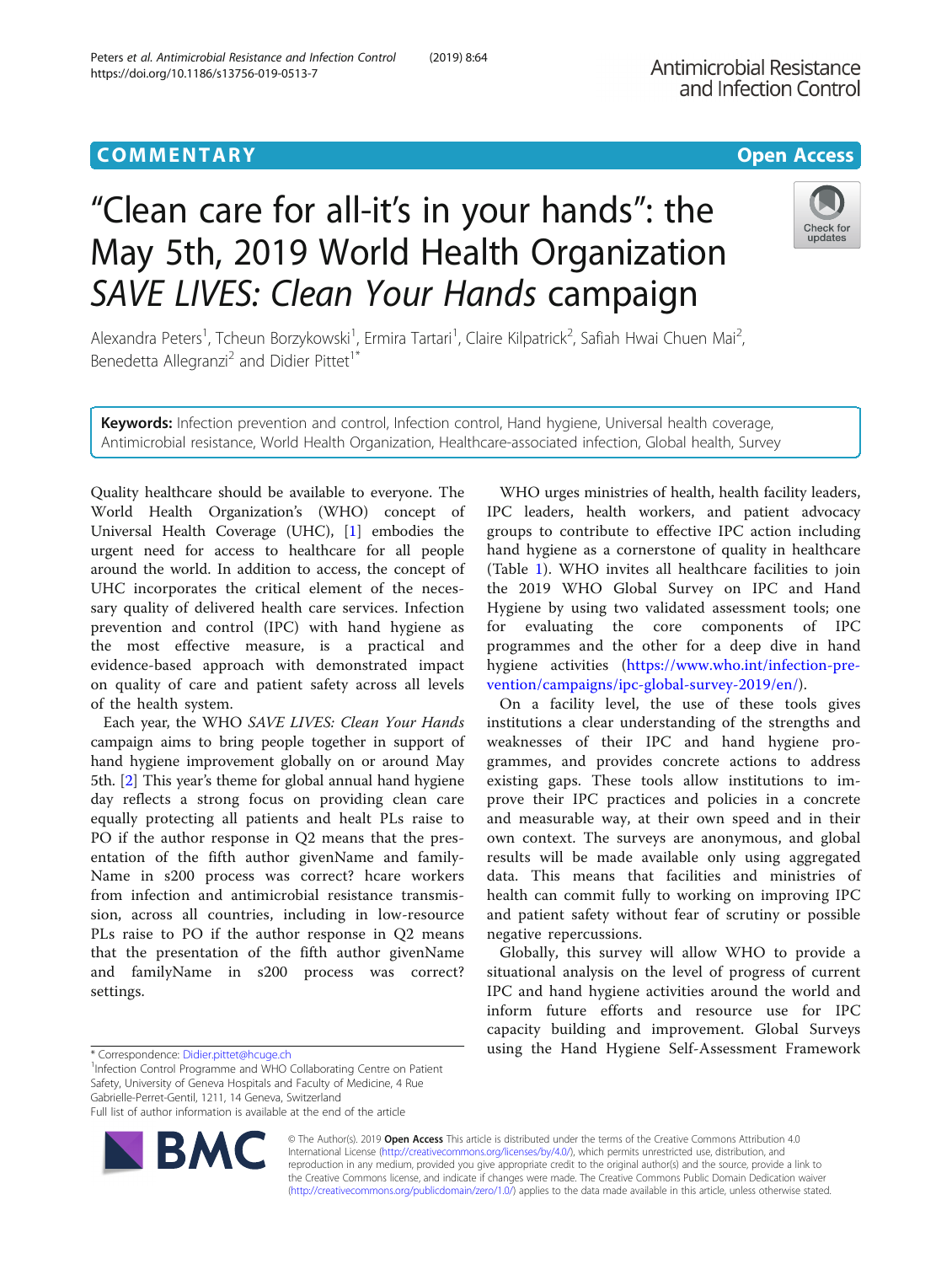| Campaign participants    | Call to action                                                                                                                        |
|--------------------------|---------------------------------------------------------------------------------------------------------------------------------------|
| Health workers           | "Champion clean care – it's in your hands."                                                                                           |
| IPC <sup>a</sup> leaders | "Monitor infection prevention and control standards – take action and improve practices."                                             |
| Health facility leaders  | "Is your facility up to WHO infection control and hand hygiene standards? Take part in<br>the WHO survey 2019 and take action!"       |
| Ministries of health     | "Does your country meet infection prevention and control standards? Monitor and act to<br>achieve quality universal health coverage." |
| Patient advocacy groups  | "Ask for clean care - it's your right."                                                                                               |

<span id="page-1-0"></span>Table 1 May 5, 2019, World Health Organization SAVE LIVES: Clean Your Hands campaign calls to action

<sup>a</sup>IPC, infection prevention and control